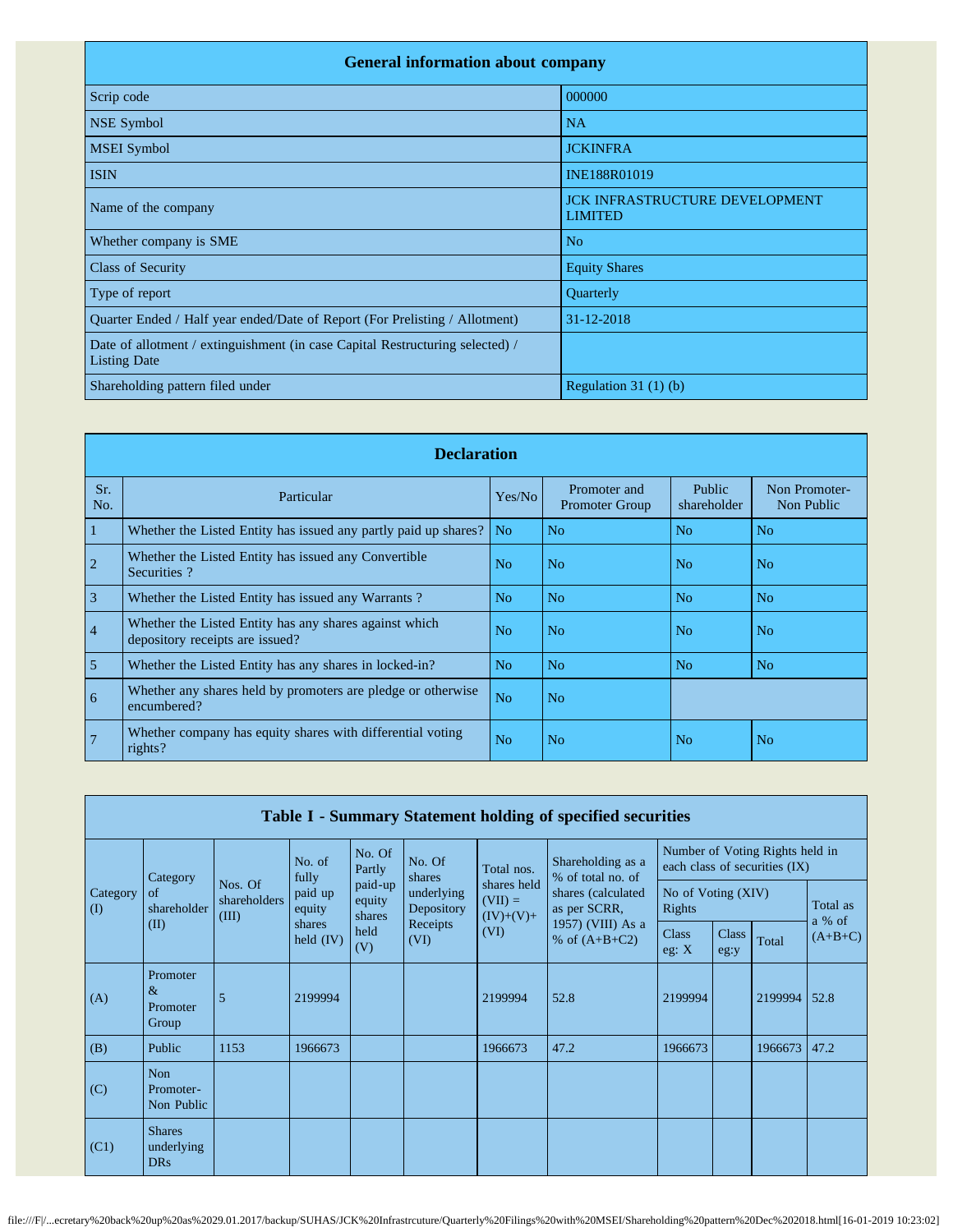| $\vert$ (C2) | <b>Shares</b><br>held by<br>Employee<br><b>Trusts</b> |      |         |  |         |     |         |         |     |
|--------------|-------------------------------------------------------|------|---------|--|---------|-----|---------|---------|-----|
|              | Total                                                 | 1158 | 4166667 |  | 4166667 | 100 | 4166667 | 4166667 | 100 |

|          | Table I - Summary Statement holding of specified securities |                                                      |                                       |                                                                                                                                              |                                                                                    |                                                         |                                        |                                                         |                                                    |                                       |
|----------|-------------------------------------------------------------|------------------------------------------------------|---------------------------------------|----------------------------------------------------------------------------------------------------------------------------------------------|------------------------------------------------------------------------------------|---------------------------------------------------------|----------------------------------------|---------------------------------------------------------|----------------------------------------------------|---------------------------------------|
| Category | Category<br>of                                              | No. Of<br><b>Shares</b><br>Underlying<br>Outstanding | No. of<br><b>Shares</b><br>Underlying | No. Of Shares<br>Underlying<br>Outstanding<br>convertible                                                                                    | Shareholding, as a %<br>assuming full<br>conversion of<br>convertible securities ( |                                                         | Number of<br>Locked in<br>shares (XII) | <b>Shares</b><br>(XIII)                                 | Number of<br>pledged or<br>otherwise<br>encumbered | Number of<br>equity shares<br>held in |
| $\rm(D)$ | shareholder<br>(II)                                         | convertible<br>securities<br>(X)                     | Outstanding<br>Warrants<br>$(X_i)$    | securities and<br>as a percentage of<br>No. Of<br>diluted share capital)<br>$(XI)=(VII)+(X)$ As a<br>Warrants (Xi)<br>% of $(A+B+C2)$<br>(a) | No.<br>(a)                                                                         | As a<br>$%$ of<br>total<br><b>Shares</b><br>held<br>(b) | No.<br>(a)                             | As a<br>$%$ of<br>total<br><b>Shares</b><br>held<br>(b) | dematerialized<br>form (XIV)                       |                                       |
| (A)      | Promoter<br>$\&$<br>Promoter<br>Group                       |                                                      |                                       |                                                                                                                                              | 52.8                                                                               |                                                         |                                        |                                                         |                                                    | 2199994                               |
| (B)      | Public                                                      |                                                      |                                       |                                                                                                                                              | 47.2                                                                               |                                                         |                                        |                                                         |                                                    | 344121                                |
| (C)      | Non<br>Promoter-<br>Non Public                              |                                                      |                                       |                                                                                                                                              |                                                                                    |                                                         |                                        |                                                         |                                                    |                                       |
| (C1)     | <b>Shares</b><br>underlying<br><b>DRs</b>                   |                                                      |                                       |                                                                                                                                              |                                                                                    |                                                         |                                        |                                                         |                                                    |                                       |
| (C2)     | Shares held<br>by<br>Employee<br><b>Trusts</b>              |                                                      |                                       |                                                                                                                                              |                                                                                    |                                                         |                                        |                                                         |                                                    |                                       |
|          | Total                                                       |                                                      |                                       |                                                                                                                                              | 100                                                                                |                                                         |                                        |                                                         |                                                    | 2544115                               |

|                                                                             | Table II - Statement showing shareholding pattern of the Promoter and Promoter Group |                                  |                                                                |                                              |                                                        |                                                           |                                                                                                                                     |                                                                  |               |         |                                 |
|-----------------------------------------------------------------------------|--------------------------------------------------------------------------------------|----------------------------------|----------------------------------------------------------------|----------------------------------------------|--------------------------------------------------------|-----------------------------------------------------------|-------------------------------------------------------------------------------------------------------------------------------------|------------------------------------------------------------------|---------------|---------|---------------------------------|
|                                                                             |                                                                                      | Nos. Of<br>shareholders<br>(III) | No. of<br>fully<br>paid up<br>equity<br>shares<br>held<br>(IV) | No.<br>Of<br>No. Of<br>Partly<br>paid-<br>up |                                                        | Total nos.<br>shares<br>held (VII)<br>$(IV)+(V)+$<br>(VI) | Shareholding<br>as $a \%$ of<br>total no. of<br>shares<br>(calculated<br>as per<br>SCRR,<br>1957) (VIII)<br>As a % of<br>$(A+B+C2)$ | Number of Voting Rights held in<br>each class of securities (IX) |               |         |                                 |
| Sr.                                                                         | Category $\&$<br>Name of the                                                         |                                  |                                                                |                                              | shares<br>underlying<br>Depository<br>Receipts<br>(VI) |                                                           |                                                                                                                                     | No of Voting (XIV)<br>Rights                                     |               |         | Total<br>as a $%$               |
|                                                                             | Shareholders (I)                                                                     |                                  |                                                                | equity<br>shares<br>held<br>(V)              |                                                        |                                                           |                                                                                                                                     | Class eg:<br>$\mathbf{X}$                                        | Class<br>eg:y | Total   | of<br>Total<br>Voting<br>rights |
| $\mathbf{A}$                                                                | Table II - Statement showing shareholding pattern of the Promoter and Promoter Group |                                  |                                                                |                                              |                                                        |                                                           |                                                                                                                                     |                                                                  |               |         |                                 |
| (1)                                                                         | Indian                                                                               |                                  |                                                                |                                              |                                                        |                                                           |                                                                                                                                     |                                                                  |               |         |                                 |
| (a)                                                                         | Individuals/Hindu<br>undivided Family                                                | $\overline{5}$                   | 2199994                                                        |                                              |                                                        | 2199994                                                   | 52.8                                                                                                                                | 2199994                                                          |               | 2199994 | 52.8                            |
| Sub-Total $(A)(1)$                                                          |                                                                                      | 5                                | 2199994                                                        |                                              |                                                        | 2199994                                                   | 52.8                                                                                                                                | 2199994                                                          |               | 2199994 | 52.8                            |
| (2)                                                                         | Foreign                                                                              |                                  |                                                                |                                              |                                                        |                                                           |                                                                                                                                     |                                                                  |               |         |                                 |
| Total Shareholding of<br>Promoter and Promoter<br>Group $(A)=(A)(1)+(A)(2)$ |                                                                                      | 5                                | 2199994                                                        |                                              |                                                        | 2199994                                                   | 52.8                                                                                                                                | 2199994                                                          |               | 2199994 | 52.8                            |
|                                                                             |                                                                                      |                                  |                                                                |                                              |                                                        |                                                           |                                                                                                                                     |                                                                  |               |         |                                 |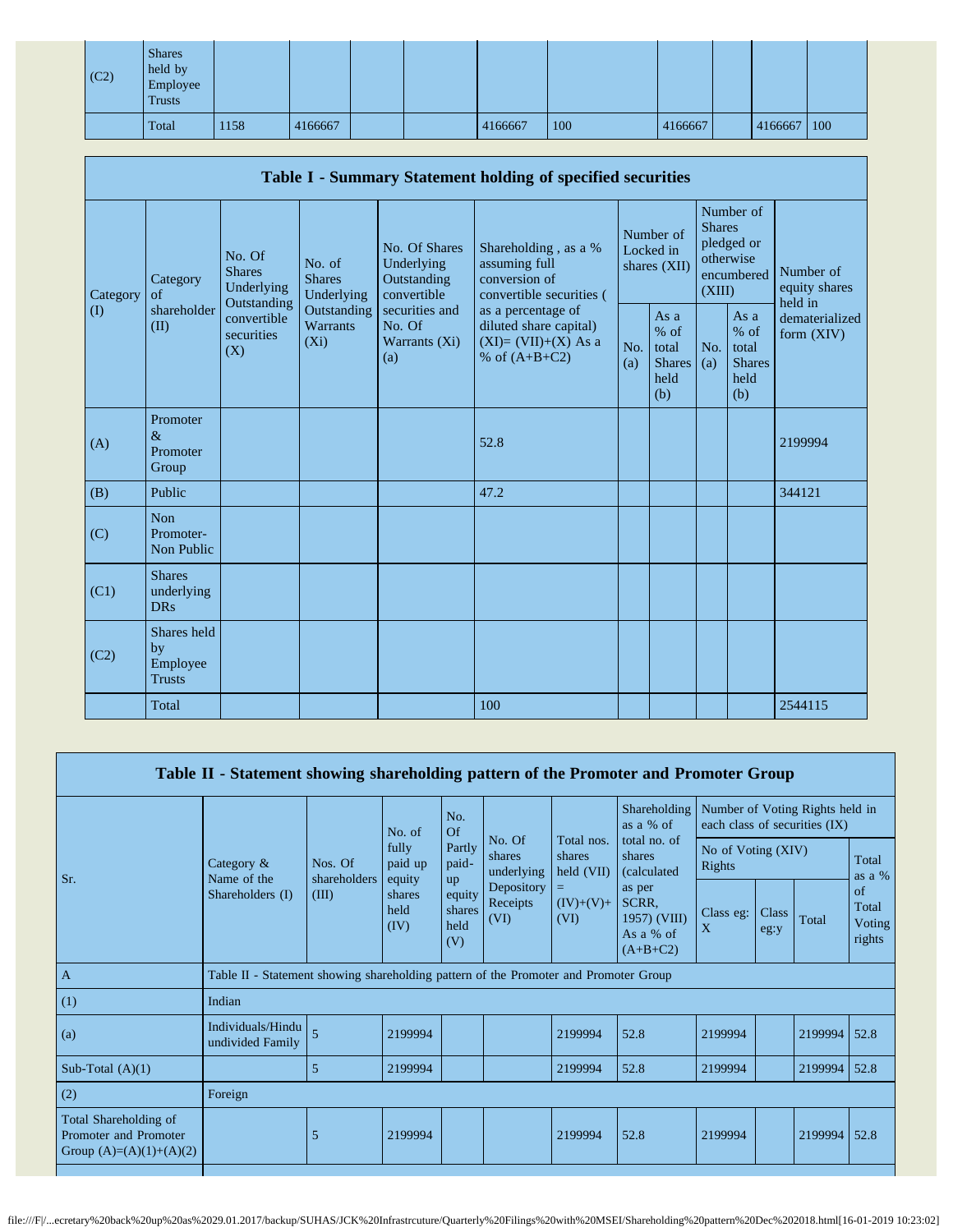| $\, {\bf B}$                                                      | Table III - Statement showing shareholding pattern of the Public shareholder                                        |                |         |  |  |         |       |         |  |         |       |
|-------------------------------------------------------------------|---------------------------------------------------------------------------------------------------------------------|----------------|---------|--|--|---------|-------|---------|--|---------|-------|
| (1)                                                               | <b>Institutions</b>                                                                                                 |                |         |  |  |         |       |         |  |         |       |
| (f)                                                               | Financial<br>Institutions/<br><b>Banks</b>                                                                          |                | 63000   |  |  | 63000   | 1.51  | 63000   |  | 63000   | 1.51  |
| Sub-Total $(B)(1)$                                                |                                                                                                                     | $\mathbf{1}$   | 63000   |  |  | 63000   | 1.51  | 63000   |  | 63000   | 1.51  |
| (3)                                                               | Non-institutions                                                                                                    |                |         |  |  |         |       |         |  |         |       |
| (a(i))                                                            | Individuals -<br>i.Individual<br>shareholders<br>holding nominal<br>share capital up<br>to Rs. 2 lakhs.             | 1137           | 775841  |  |  | 775841  | 18.62 | 775841  |  | 775841  | 18.62 |
| (a(ii))                                                           | Individuals - ii.<br>Individual<br>shareholders<br>holding nominal<br>share capital in<br>excess of Rs. 2<br>lakhs. | 13             | 1122165 |  |  | 1122165 | 26.93 | 1122165 |  | 1122165 | 26.93 |
| (e)                                                               | Any Other<br>(specify)                                                                                              | $\overline{2}$ | 5667    |  |  | 5667    | 0.14  | 5667    |  | 5667    | 0.14  |
| Sub-Total $(B)(3)$                                                |                                                                                                                     | 1152           | 1903673 |  |  | 1903673 | 45.69 | 1903673 |  | 1903673 | 45.69 |
| <b>Total Public</b><br>Shareholding<br>$(B)=(B)(1)+(B)(2)+(B)(3)$ |                                                                                                                     | 1153           | 1966673 |  |  | 1966673 | 47.2  | 1966673 |  | 1966673 | 147.2 |
| $\mathbf C$                                                       | Table IV - Statement showing shareholding pattern of the Non Promoter- Non Public shareholder                       |                |         |  |  |         |       |         |  |         |       |
| Total $(A+B+C2)$                                                  |                                                                                                                     | 1158           | 4166667 |  |  | 4166667 | 100   | 4166667 |  | 4166667 | 100   |
| Total $(A+B+C)$                                                   |                                                                                                                     | 1158           | 4166667 |  |  | 4166667 | 100   | 4166667 |  | 4166667 | 100   |

|                                                                             |                                                                                                     |                                       |                                                           | Table II - Statement showing shareholding pattern of the Promoter and Promoter Group      |            |                                                         |                                                                               |                                                         |                                       |
|-----------------------------------------------------------------------------|-----------------------------------------------------------------------------------------------------|---------------------------------------|-----------------------------------------------------------|-------------------------------------------------------------------------------------------|------------|---------------------------------------------------------|-------------------------------------------------------------------------------|---------------------------------------------------------|---------------------------------------|
| Sr.                                                                         | No. Of<br><b>Shares</b><br>Underlying<br>Outstanding<br>convertible<br>securities<br>$(X_i)$<br>(X) | No. of<br><b>Shares</b><br>Underlying | No. Of Shares<br>Underlying<br>Outstanding<br>convertible | Shareholding, as a<br>% assuming full<br>conversion of<br>convertible securities          |            | Number of<br>Locked in<br>shares (XII)                  | Number of<br><b>Shares</b><br>pledged or<br>otherwise<br>encumbered<br>(XIII) |                                                         | Number of<br>equity shares<br>held in |
|                                                                             |                                                                                                     | Outstanding<br><b>Warrants</b>        | securities and<br>No. Of<br>Warrants (Xi)<br>(a)          | (as a percentage of<br>diluted share capital)<br>$(XI)=(VII)+(X) As$<br>a % of $(A+B+C2)$ | No.<br>(a) | As a<br>$%$ of<br>total<br><b>Shares</b><br>held<br>(b) | No.<br>(a)                                                                    | As a<br>$%$ of<br>total<br><b>Shares</b><br>held<br>(b) | dematerialized<br>form $(XIV)$        |
| $\mathbf{A}$                                                                |                                                                                                     |                                       |                                                           | Table II - Statement showing shareholding pattern of the Promoter and Promoter Group      |            |                                                         |                                                                               |                                                         |                                       |
| (1)                                                                         | Indian                                                                                              |                                       |                                                           |                                                                                           |            |                                                         |                                                                               |                                                         |                                       |
| (a)                                                                         |                                                                                                     |                                       |                                                           | 52.8                                                                                      |            |                                                         |                                                                               |                                                         | 2199994                               |
| Sub-Total $(A)(1)$                                                          |                                                                                                     |                                       |                                                           | 52.8                                                                                      |            |                                                         |                                                                               |                                                         | 2199994                               |
| (2)                                                                         | Foreign                                                                                             |                                       |                                                           |                                                                                           |            |                                                         |                                                                               |                                                         |                                       |
| Total Shareholding of<br>Promoter and Promoter<br>Group $(A)=(A)(1)+(A)(2)$ |                                                                                                     |                                       |                                                           | 52.8                                                                                      |            |                                                         |                                                                               |                                                         | 2199994                               |
| $\, {\bf B}$                                                                | Table III - Statement showing shareholding pattern of the Public shareholder                        |                                       |                                                           |                                                                                           |            |                                                         |                                                                               |                                                         |                                       |
| (1)                                                                         | <b>Institutions</b>                                                                                 |                                       |                                                           |                                                                                           |            |                                                         |                                                                               |                                                         |                                       |
| (f)                                                                         |                                                                                                     |                                       |                                                           | 1.51                                                                                      |            |                                                         |                                                                               |                                                         | 63000                                 |
|                                                                             |                                                                                                     |                                       |                                                           |                                                                                           |            |                                                         |                                                                               |                                                         |                                       |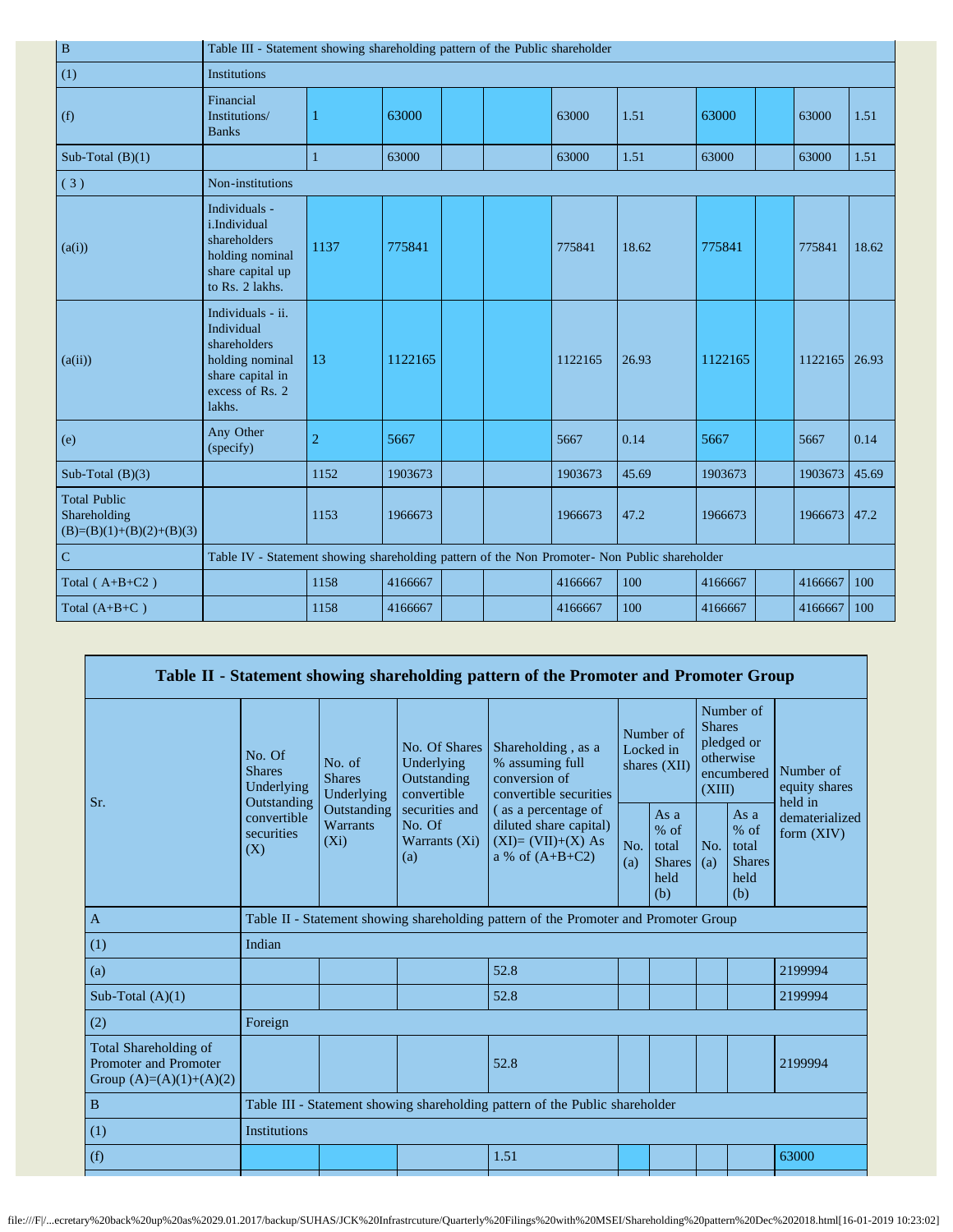| Sub-Total $(B)(1)$                                                |                                                                                               |  | 1.51  |  |  |  |  | 63000    |
|-------------------------------------------------------------------|-----------------------------------------------------------------------------------------------|--|-------|--|--|--|--|----------|
| (3)                                                               | Non-institutions                                                                              |  |       |  |  |  |  |          |
| (a(i))                                                            |                                                                                               |  | 18.62 |  |  |  |  | 67788    |
| (a(ii))                                                           |                                                                                               |  | 26.93 |  |  |  |  | 213333   |
| (e)                                                               |                                                                                               |  | 0.14  |  |  |  |  | $\Omega$ |
| Sub-Total $(B)(3)$                                                |                                                                                               |  | 45.69 |  |  |  |  | 281121   |
| <b>Total Public</b><br>Shareholding<br>$(B)=(B)(1)+(B)(2)+(B)(3)$ |                                                                                               |  | 47.2  |  |  |  |  | 344121   |
| $\overline{C}$                                                    | Table IV - Statement showing shareholding pattern of the Non Promoter- Non Public shareholder |  |       |  |  |  |  |          |
| Total $(A+B+C2)$                                                  |                                                                                               |  | 100   |  |  |  |  | 2544115  |
| Total $(A+B+C)$                                                   |                                                                                               |  | 100   |  |  |  |  | 2544115  |

| <b>Individuals/Hindu undivided Family</b>                                                                            |                                                               |                              |                             |                                |                                |                          |  |  |
|----------------------------------------------------------------------------------------------------------------------|---------------------------------------------------------------|------------------------------|-----------------------------|--------------------------------|--------------------------------|--------------------------|--|--|
| Searial No.                                                                                                          | $\mathbf{1}$                                                  | $\sqrt{2}$                   | 3                           | $\overline{4}$                 | $\overline{5}$                 |                          |  |  |
| Name of the<br>Shareholders (I)                                                                                      | <b>SHRUTI</b><br><b>KAPUR</b>                                 | <b>JYOTI</b><br><b>KAPUR</b> | <b>USHA</b><br><b>KAPUR</b> | <b>DEVIKA</b><br><b>KHANNA</b> | <b>KRISHAN</b><br><b>KAPUR</b> | Click here to go<br>back |  |  |
| PAN (II)                                                                                                             | ACMPK1679D                                                    | AGGPK8248N                   | AGGPK8247D                  | ACMPK1677P                     | AHWPK8187F                     | Total                    |  |  |
| No. of fully paid<br>up equity shares<br>held (IV)                                                                   | 186000                                                        | 251667                       | 261667                      | 599883                         | 900777                         | 2199994                  |  |  |
| No. Of Partly<br>paid-up equity<br>shares held (V)                                                                   |                                                               |                              |                             |                                |                                |                          |  |  |
| No. Of shares<br>underlying<br>Depository<br>Receipts (VI)                                                           |                                                               |                              |                             |                                |                                |                          |  |  |
| Total nos. shares<br>held $(VII) =$<br>$(IV)+(V)+(VI)$                                                               | 186000                                                        | 251667                       | 261667                      | 599883                         | 900777                         | 2199994                  |  |  |
| Shareholding as a<br>% of total no. of<br>shares (calculated<br>as per SCRR,<br>1957) (VIII) As a<br>% of $(A+B+C2)$ | 4.46                                                          | 6.04                         | 6.28                        | 14.4                           | 21.62                          | 52.8                     |  |  |
|                                                                                                                      | Number of Voting Rights held in each class of securities (IX) |                              |                             |                                |                                |                          |  |  |
| Class eg:X                                                                                                           | 186000                                                        | 251667                       | 261667                      | 599883                         | 900777                         | 2199994                  |  |  |
| Class eg:y                                                                                                           |                                                               |                              |                             |                                |                                |                          |  |  |
| Total                                                                                                                | 186000                                                        | 251667                       | 261667                      | 599883                         | 900777                         | 2199994                  |  |  |
| Total as a % of<br><b>Total Voting rights</b>                                                                        | 4.46                                                          | 6.04                         | 6.28                        | 14.4                           | 21.62                          | 52.8                     |  |  |
| No. Of Shares<br>Underlying<br>Outstanding<br>convertible<br>securities $(X)$                                        |                                                               |                              |                             |                                |                                |                          |  |  |
| No. of Shares<br>Underlying<br>Outstanding<br>Warrants (Xi)                                                          |                                                               |                              |                             |                                |                                |                          |  |  |
| No. Of Shares                                                                                                        |                                                               |                              |                             |                                |                                |                          |  |  |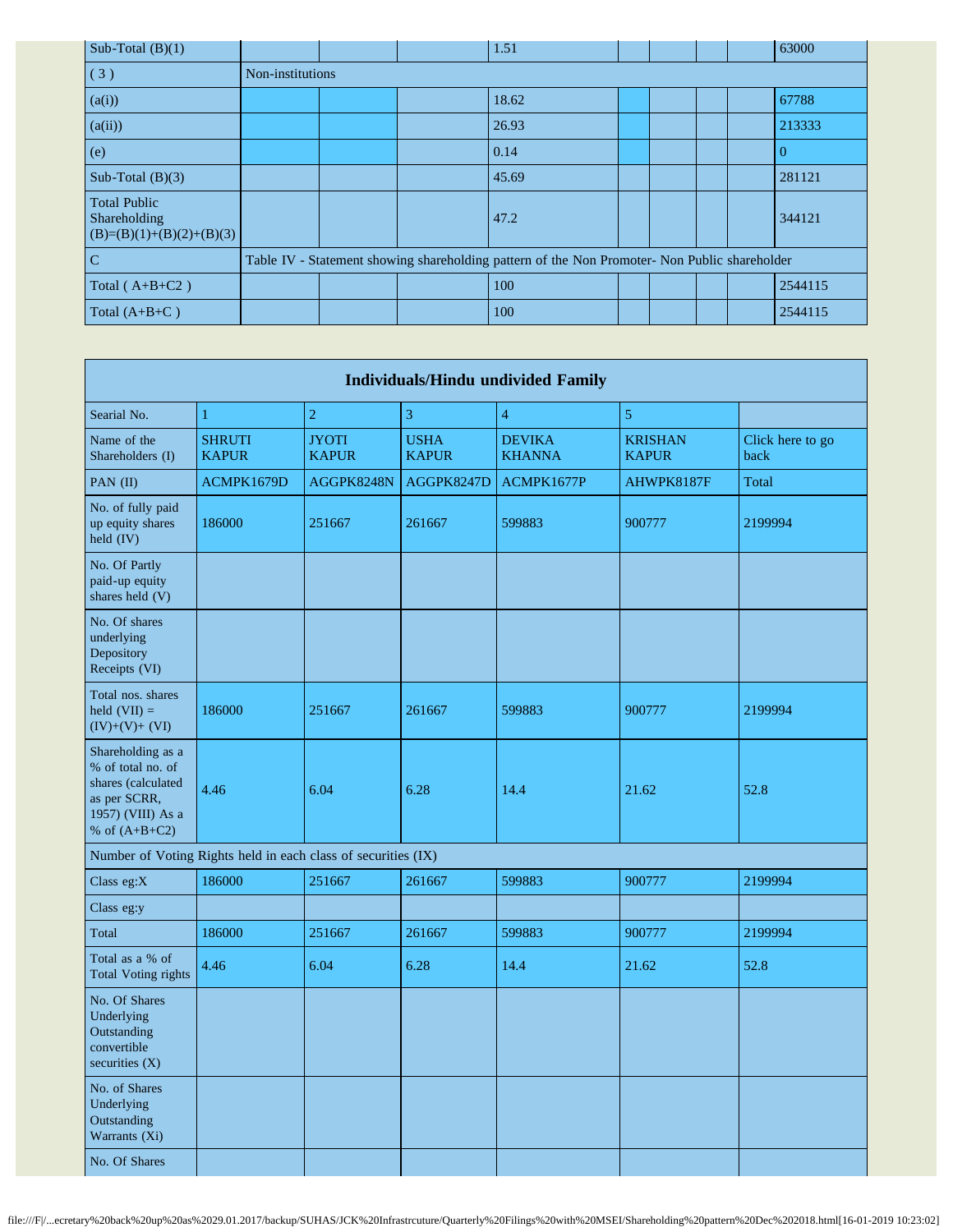| Underlying<br>Outstanding<br>convertible<br>securities and No.<br>Of Warrants (Xi)<br>(a)                                                                                                  |        |        |        |        |        |         |
|--------------------------------------------------------------------------------------------------------------------------------------------------------------------------------------------|--------|--------|--------|--------|--------|---------|
| Shareholding, as a<br>% assuming full<br>conversion of<br>convertible<br>securities (as a<br>percentage of<br>diluted share<br>capital) $(XI)=$<br>$(VII)+(Xi)(a)$ As a<br>% of $(A+B+C2)$ | 4.46   | 6.04   | 6.28   | 14.4   | 21.62  | 52.8    |
| Number of Locked in shares (XII)                                                                                                                                                           |        |        |        |        |        |         |
| No. $(a)$                                                                                                                                                                                  |        |        |        |        |        |         |
| As a % of total<br>Shares held (b)                                                                                                                                                         |        |        |        |        |        |         |
| Number of Shares pledged or otherwise encumbered (XIII)                                                                                                                                    |        |        |        |        |        |         |
| No. $(a)$                                                                                                                                                                                  |        |        |        |        |        |         |
| As a % of total<br>Shares held (b)                                                                                                                                                         |        |        |        |        |        |         |
| Number of equity<br>shares held in<br>dematerialized<br>form (XIV)                                                                                                                         | 186000 | 251667 | 261667 | 599883 | 900777 | 2199994 |
| Reason for not providing PAN                                                                                                                                                               |        |        |        |        |        |         |
| Reason for not<br>providing PAN                                                                                                                                                            |        |        |        |        |        |         |
| Shareholder type                                                                                                                                                                           |        |        |        |        |        |         |

|                                                                                                                      | <b>Financial Institutions/ Banks</b> |                       |  |  |  |  |  |  |  |
|----------------------------------------------------------------------------------------------------------------------|--------------------------------------|-----------------------|--|--|--|--|--|--|--|
| Searial No.                                                                                                          | ı                                    |                       |  |  |  |  |  |  |  |
| Name of the<br>Shareholders (I)                                                                                      | <b>ICICI BANK LIMITED</b>            | Click here to go back |  |  |  |  |  |  |  |
| PAN $(II)$                                                                                                           | AAACI1195H                           | Total                 |  |  |  |  |  |  |  |
| No. of fully paid<br>up equity shares<br>held (IV)                                                                   | 63000                                | 63000                 |  |  |  |  |  |  |  |
| No. Of Partly<br>paid-up equity<br>shares held (V)                                                                   |                                      |                       |  |  |  |  |  |  |  |
| No. Of shares<br>underlying<br>Depository<br>Receipts (VI)                                                           |                                      |                       |  |  |  |  |  |  |  |
| Total nos. shares<br>held $(VII) =$<br>$(IV)+(V)+(VI)$                                                               | 63000                                | 63000                 |  |  |  |  |  |  |  |
| Shareholding as a<br>% of total no. of<br>shares (calculated<br>as per SCRR,<br>1957) (VIII) As a<br>% of $(A+B+C2)$ | 1.51                                 | 1.51                  |  |  |  |  |  |  |  |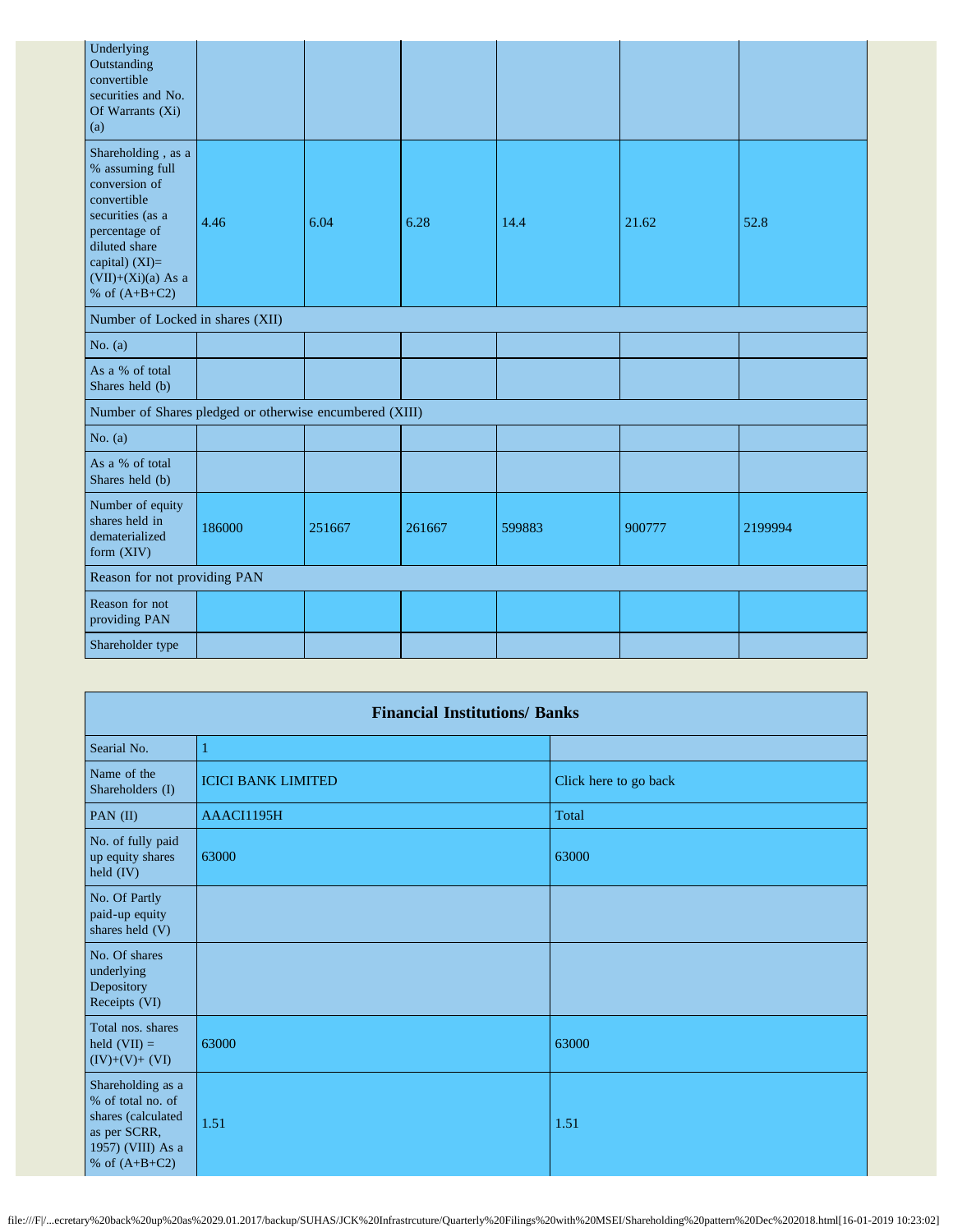| Number of Voting Rights held in each class of securities (IX)                                                                                                                      |       |       |  |
|------------------------------------------------------------------------------------------------------------------------------------------------------------------------------------|-------|-------|--|
| Class eg: X                                                                                                                                                                        | 63000 | 63000 |  |
| Class eg:y                                                                                                                                                                         |       |       |  |
| Total                                                                                                                                                                              | 63000 | 63000 |  |
| Total as a % of<br><b>Total Voting rights</b>                                                                                                                                      | 1.51  | 1.51  |  |
| No. Of Shares<br>Underlying<br>Outstanding<br>convertible<br>securities (X)                                                                                                        |       |       |  |
| No. of Shares<br>Underlying<br>Outstanding<br>Warrants (Xi)                                                                                                                        |       |       |  |
| No. Of Shares<br>Underlying<br>Outstanding<br>convertible<br>securities and No.<br>Of Warrants (Xi)<br>(a)                                                                         |       |       |  |
| Shareholding, as a<br>% assuming full<br>conversion of<br>convertible<br>securities (as a<br>percentage of<br>diluted share<br>capital) (XI)=<br>(VII)+(X) As a %<br>of $(A+B+C2)$ | 1.51  | 1.51  |  |
| Number of Locked in shares (XII)                                                                                                                                                   |       |       |  |
| No. $(a)$                                                                                                                                                                          |       |       |  |
| As a % of total<br>Shares held (b)                                                                                                                                                 |       |       |  |
| Number of equity<br>shares held in<br>dematerialized<br>form (XIV)                                                                                                                 | 63000 | 63000 |  |
| Reason for not providing PAN                                                                                                                                                       |       |       |  |
| Reason for not<br>providing PAN                                                                                                                                                    |       |       |  |

| Individuals - ii. Individual shareholders holding nominal share capital in excess of Rs. 2 lakhs. |                                     |                                     |                              |                                    |                          |
|---------------------------------------------------------------------------------------------------|-------------------------------------|-------------------------------------|------------------------------|------------------------------------|--------------------------|
| Searial No.                                                                                       |                                     |                                     | 3                            | 4                                  |                          |
| Name of the<br>Shareholders (I)                                                                   | <b>SUDHIR KUMAR</b><br><b>GUPTA</b> | <b>SUSHIL KUMAR</b><br><b>GUPTA</b> | <b>INDU</b><br><b>BALUJA</b> | <b>DEVIDAS</b><br><b>NARAINDAS</b> | Click here to go<br>back |
| $PAN$ (II)                                                                                        | ABCDE1234A                          | AADPG4378G                          | AAGPB1516L                   | ABCDE1234B                         | Total                    |
| No. of fully paid<br>up equity shares<br>held $(IV)$                                              | 398333                              | 182167                              | 166667                       | 100000                             | 847167                   |
| No. Of Partly<br>paid-up equity<br>shares held (V)                                                |                                     |                                     |                              |                                    |                          |
| No. Of shares                                                                                     |                                     |                                     |                              |                                    |                          |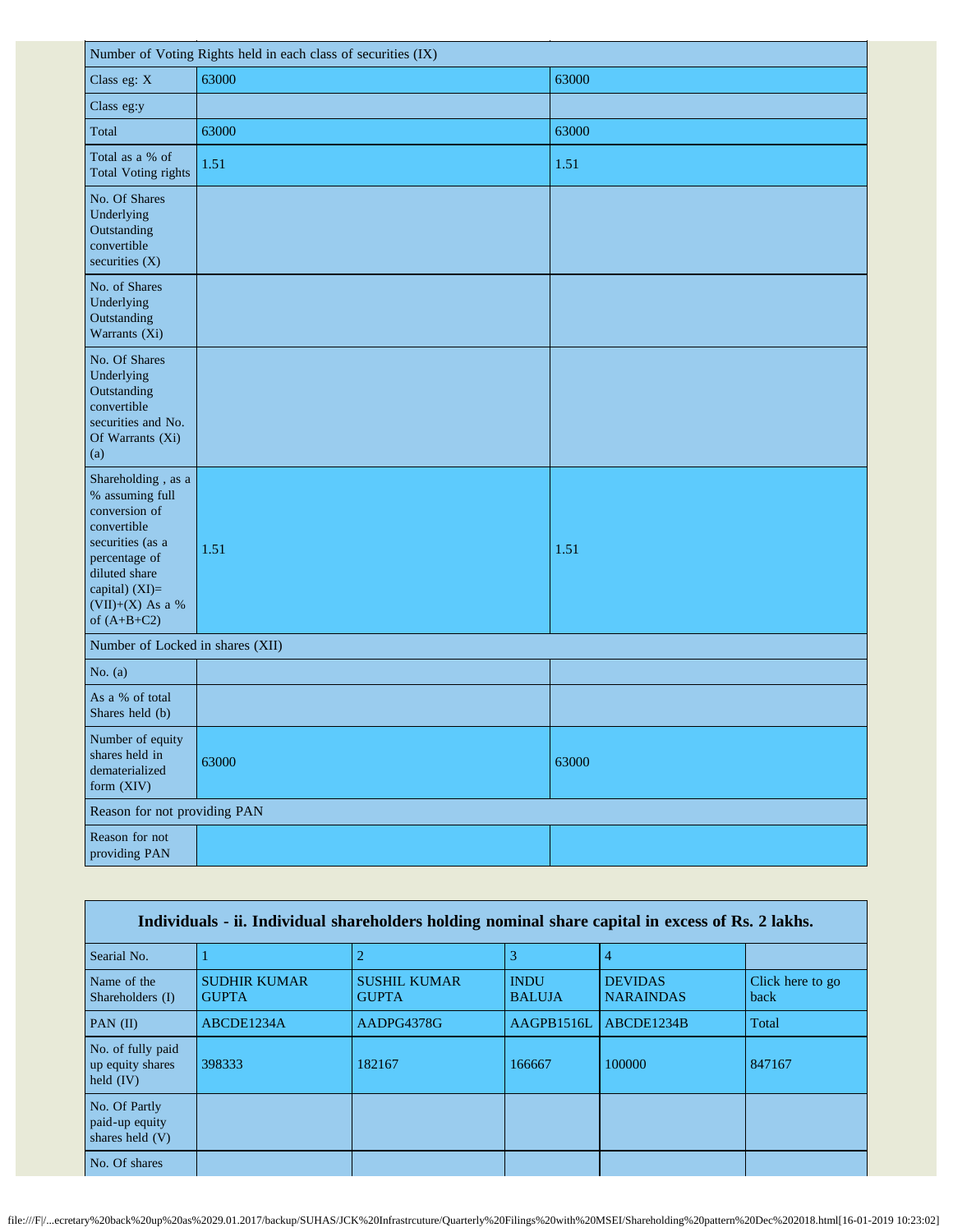| underlying<br>Depository<br>Receipts (VI)                                                                                                                                            |                                                               |              |        |                  |        |
|--------------------------------------------------------------------------------------------------------------------------------------------------------------------------------------|---------------------------------------------------------------|--------------|--------|------------------|--------|
| Total nos. shares<br>held $(VII) =$<br>$(IV)+(V)+(VI)$                                                                                                                               | 398333                                                        | 182167       | 166667 | 100000           | 847167 |
| Shareholding as a<br>% of total no. of<br>shares (calculated<br>as per SCRR,<br>1957) (VIII) As a<br>% of $(A+B+C2)$                                                                 | 9.56                                                          | 4.37         | 4      | 2.4              | 20.33  |
|                                                                                                                                                                                      | Number of Voting Rights held in each class of securities (IX) |              |        |                  |        |
| Class eg: X                                                                                                                                                                          | 398333                                                        | 182167       | 166667 | 100000           | 847167 |
| Class eg:y                                                                                                                                                                           |                                                               |              |        |                  |        |
| Total                                                                                                                                                                                | 398333                                                        | 182167       | 166667 | 100000           | 847167 |
| Total as a % of<br><b>Total Voting rights</b>                                                                                                                                        | 9.56                                                          | 4.37         | 4      | 2.4              | 20.33  |
| No. Of Shares<br>Underlying<br>Outstanding<br>convertible<br>securities (X)                                                                                                          |                                                               |              |        |                  |        |
| No. of Shares<br>Underlying<br>Outstanding<br>Warrants (Xi)                                                                                                                          |                                                               |              |        |                  |        |
| No. Of Shares<br>Underlying<br>Outstanding<br>convertible<br>securities and No.<br>Of Warrants (Xi)<br>(a)                                                                           |                                                               |              |        |                  |        |
| Shareholding, as a<br>% assuming full<br>conversion of<br>convertible<br>securities (as a<br>percentage of<br>diluted share<br>capital) (XI)=<br>$(VII)+(X)$ As a %<br>of $(A+B+C2)$ | 9.56                                                          | 4.37         | 4      | 2.4              | 20.33  |
| Number of Locked in shares (XII)                                                                                                                                                     |                                                               |              |        |                  |        |
| No. $(a)$                                                                                                                                                                            |                                                               |              |        |                  |        |
| As a % of total<br>Shares held (b)                                                                                                                                                   |                                                               |              |        |                  |        |
| Number of equity<br>shares held in<br>dematerialized<br>form (XIV)                                                                                                                   | $\overline{0}$                                                | $\mathbf{0}$ | 166667 | $\boldsymbol{0}$ | 166667 |
| Reason for not providing PAN                                                                                                                                                         |                                                               |              |        |                  |        |
| Reason for not<br>providing PAN                                                                                                                                                      |                                                               |              |        |                  |        |

**Any Other (specify)** Searial No. 1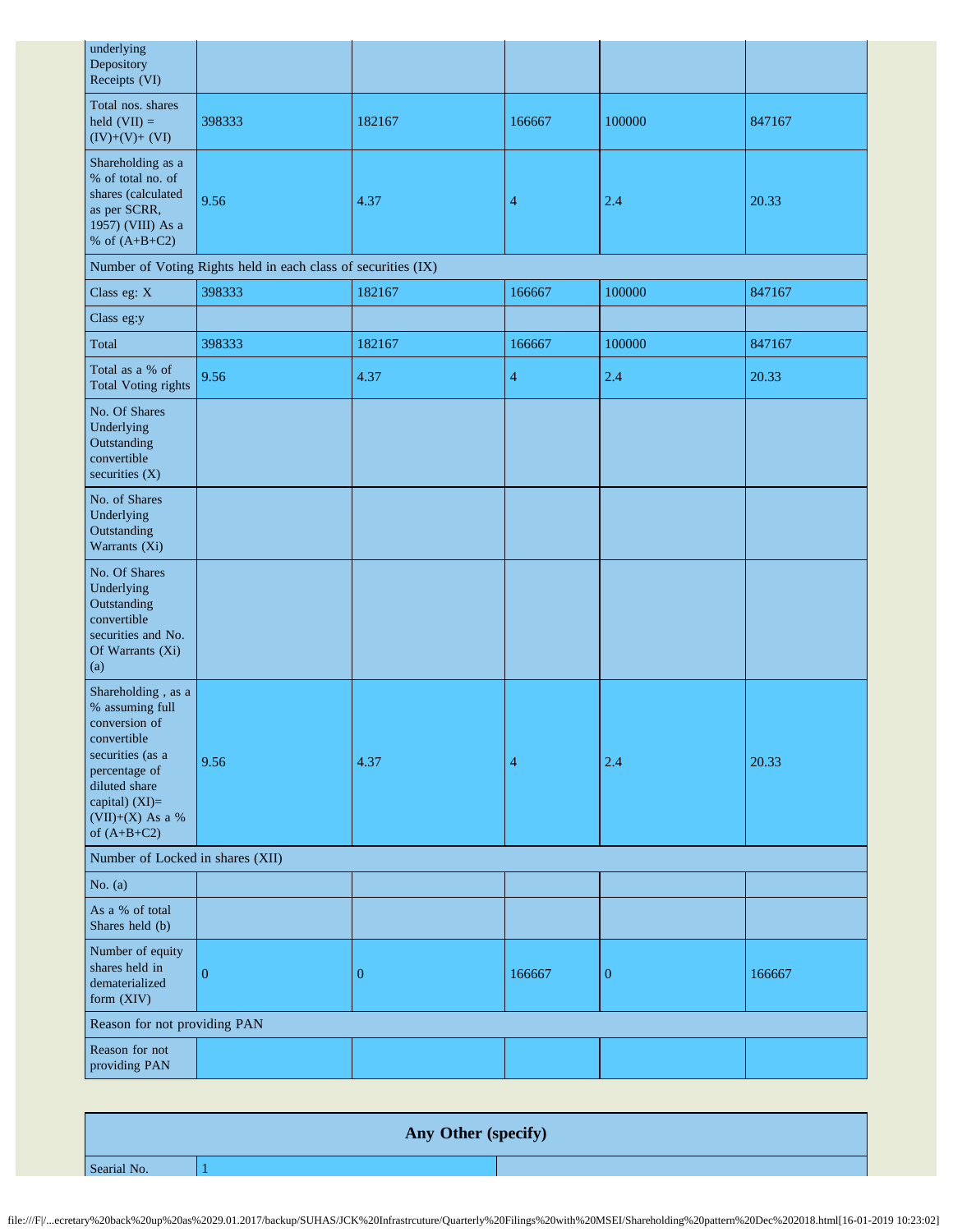| Category                                                                                                                                                                           | <b>Bodies Corporate</b>                                       |                       |
|------------------------------------------------------------------------------------------------------------------------------------------------------------------------------------|---------------------------------------------------------------|-----------------------|
| Category / More<br>than 1 percentage                                                                                                                                               | Category                                                      |                       |
| Name of the<br>Shareholders (I)                                                                                                                                                    |                                                               | Click here to go back |
| PAN (II)                                                                                                                                                                           |                                                               | Total                 |
| No. of the<br>Shareholders (I)                                                                                                                                                     | 2                                                             | $\sqrt{2}$            |
| No. of fully paid<br>up equity shares<br>held (IV)                                                                                                                                 | 5667                                                          | 5667                  |
| No. Of Partly<br>paid-up equity<br>shares held (V)                                                                                                                                 |                                                               |                       |
| No. Of shares<br>underlying<br>Depository<br>Receipts (VI)                                                                                                                         |                                                               |                       |
| Total nos. shares<br>held $(VII) =$<br>$(IV)+(V)+(VI)$                                                                                                                             | 5667                                                          | 5667                  |
| Shareholding as a<br>% of total no. of<br>shares (calculated<br>as per SCRR,<br>1957) (VIII) As a<br>% of $(A+B+C2)$                                                               | 0.14                                                          | 0.14                  |
|                                                                                                                                                                                    | Number of Voting Rights held in each class of securities (IX) |                       |
| Class eg: X                                                                                                                                                                        | 5667                                                          | 5667                  |
| Class eg:y                                                                                                                                                                         |                                                               |                       |
| Total                                                                                                                                                                              | 5667                                                          | 5667                  |
| Total as a % of<br><b>Total Voting rights</b>                                                                                                                                      | 0.14                                                          | 0.14                  |
| No. Of Shares<br>Underlying<br>Outstanding<br>convertible<br>securities $(X)$                                                                                                      |                                                               |                       |
| No. of Shares<br>Underlying<br>Outstanding<br>Warrants (Xi)                                                                                                                        |                                                               |                       |
| No. Of Shares<br>Underlying<br>Outstanding<br>convertible<br>securities and No.<br>Of Warrants (Xi)<br>(a)                                                                         |                                                               |                       |
| Shareholding, as a<br>% assuming full<br>conversion of<br>convertible<br>securities (as a<br>percentage of<br>diluted share<br>capital) (XI)=<br>(VII)+(X) As a %<br>of $(A+B+C2)$ | 0.14                                                          | 0.14                  |